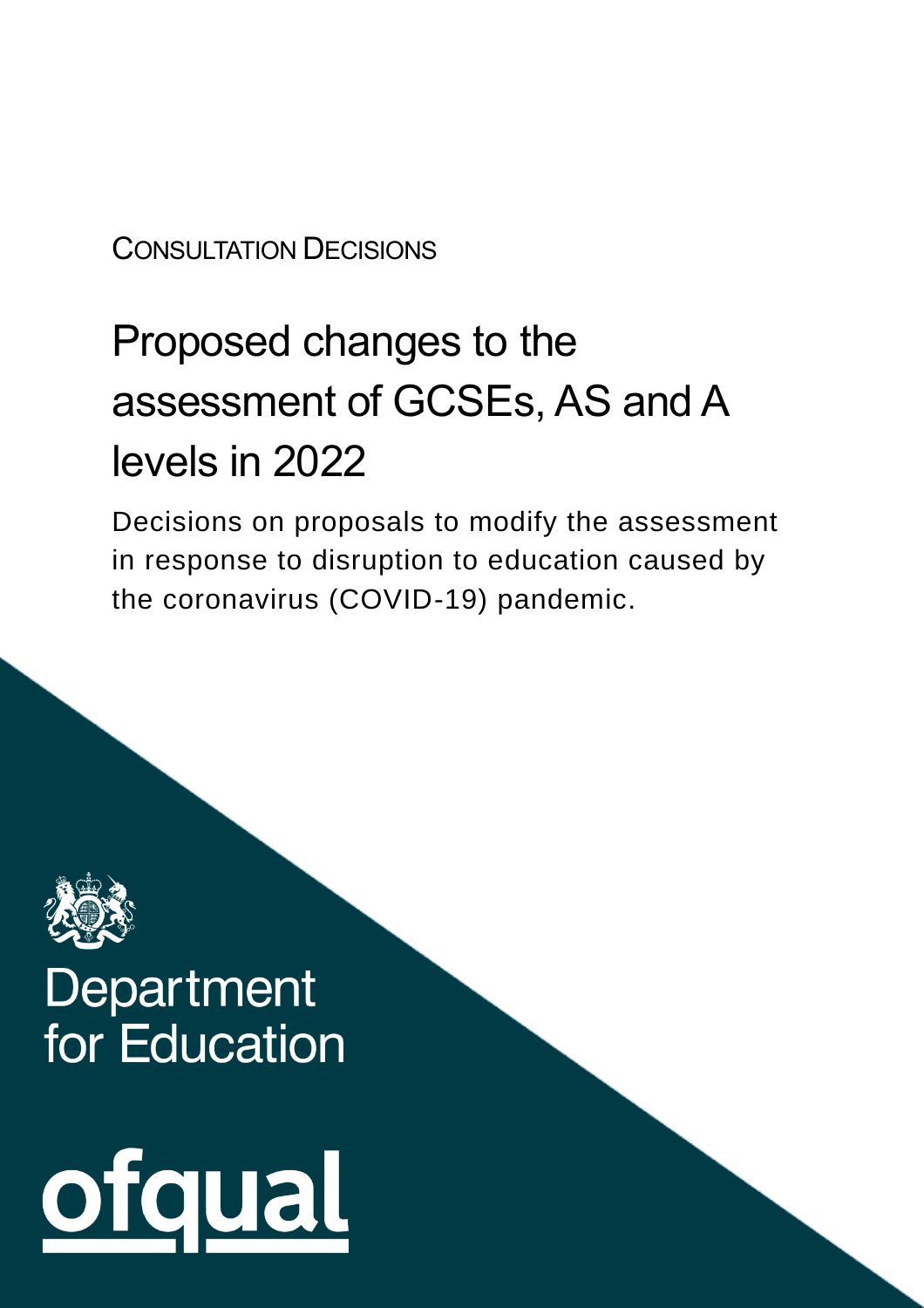### **Contents**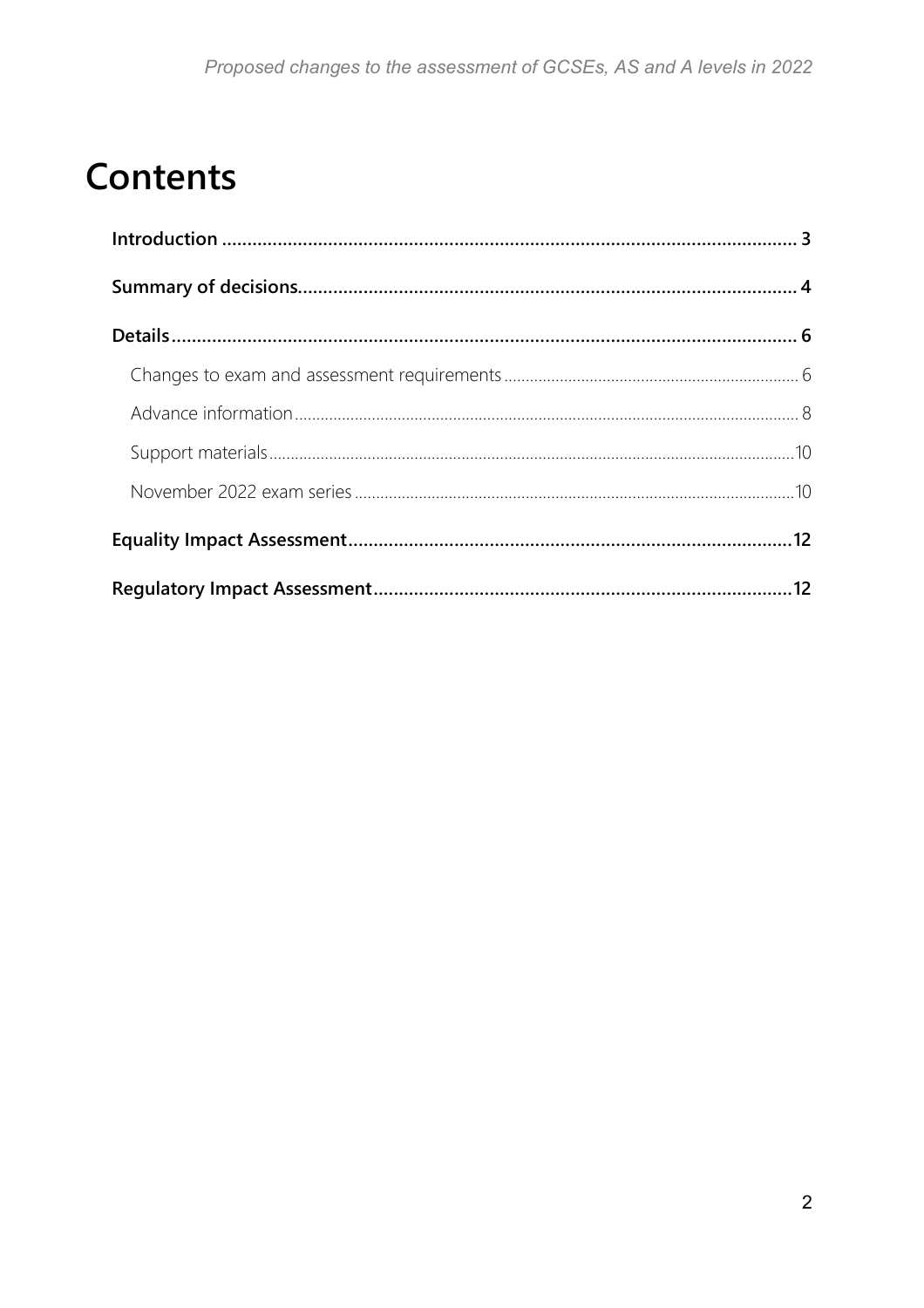### <span id="page-2-0"></span>**Introduction**

In 2020 and 2021 it was, regrettably, necessary to cancel national exams because of the coronavirus (COVID-19) pandemic. It is the government's policy that exams and assessments for GCSEs, AS and A levels (as well as for vocational and technical qualifications) should go ahead in summer 2022. We know that, all other things being equal, exams and other formal assessments are the best and fairest means of assessment. However, we recognise that students in the 2022 cohort have had their education disrupted, and that exams and assessments taken in summer 2022 should be adjusted to take this into account.

In considering our approach to exams and assessments in 2021 to 2022, we are being guided by the principles of fairness, flexibility, and certainty. As set out in the consultation document, we believe that the best way to ensure fairness is to run exams and other assessments, but with adjustments to the assessments themselves in some subjects and additional support to mitigate some of the pressure on teaching time and the pressure that students experience when revising for and sitting exams. We want to ensure that there is sufficient flexibility in those arrangements to be able to respond to any further significant disruption to education over the coming year, whilst still enabling exams to go ahead. However, we also understand that students and teachers want as much certainty as possible early in the academic year and we therefore need to strike the right balance between early certainty and flexibility to respond to changing circumstances.

As well as these guiding principles, the government's specific policy objectives with regard to exams and assessments next academic year are that:

- students can progress successfully to the next stage of their education or to employment
- every effort should be made to maintain the standard and rigour of the qualifications, to the extent this is possible, given the circumstances
- the subject content, specified by DfE, which forms the foundation of the qualifications should not be changed

On 12 July Ofqual and the Department for Education (DfE) published a [joint](https://www.gov.uk/government/consultations/proposed-changes-to-the-assessment-of-gcses-as-and-a-levels-in-2022)  [consultation on assessment arrangements for GCSEs, AS and A levels in England in](https://www.gov.uk/government/consultations/proposed-changes-to-the-assessment-of-gcses-as-and-a-levels-in-2022)  [summer 2022.](https://www.gov.uk/government/consultations/proposed-changes-to-the-assessment-of-gcses-as-and-a-levels-in-2022) This proposed a range of adaptations to exams and assessments in light of the impact of the pandemic on students entering these qualifications in summer 2022. These proposals are in addition to the changes already agreed to the [arrangements for non-exam assessment \(NEA\) and fieldwork.](https://www.gov.uk/government/consultations/arrangements-for-non-exam-assessment-for-qualifications-in-2022)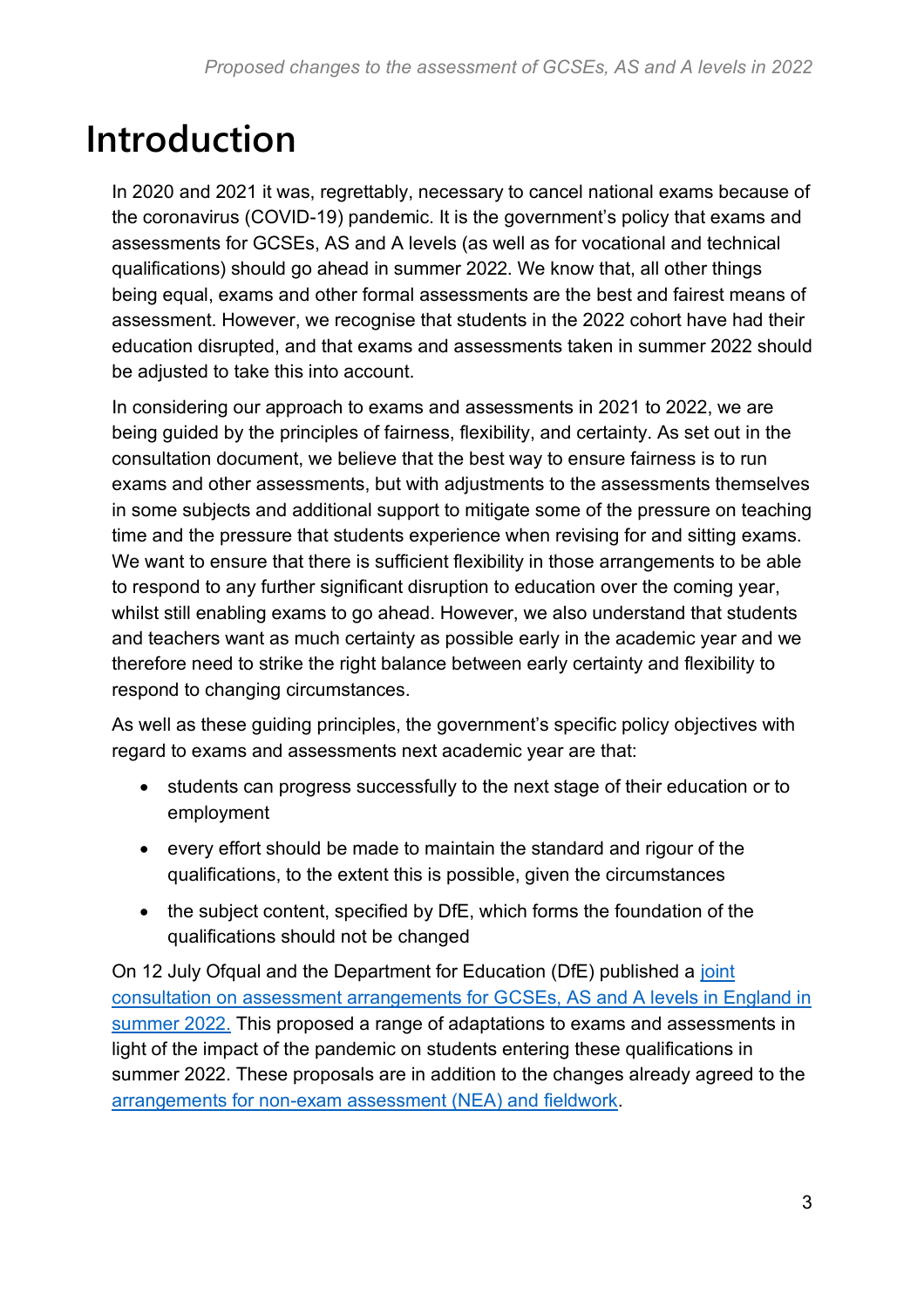The consultation closed on 1 August, by which time we had received 6,725 responses. A full summary and analysis of the responses has been published alongside this decision document.

### <span id="page-3-0"></span>**Summary of decisions**

As set out in our consultation, DfE is responsible for those decisions that relate to the scope of the subject content to be taught and assessed. Ofqual is responsible for those decisions that relate to the assessment of the subject content. This reflects the usual responsibilities the 2 organisations have. In particular, when these qualifications were introduced, DfE consulted on and put in place the subject content for all GCSE, AS and A level qualifications, and Ofqual took decisions about whether it could effectively regulate the content and, if so, put in place regulations for how it must be assessed.

In light of this and the broad support reflected in responses to the consultation, DfE has decided to implement the policy proposals about changes to the subject content set out in the consultation document. Ofqual has confirmed that it can effectively regulate assessment arrangements for GCSE, AS and A levels in summer 2022 in light of these decisions and will make changes to its regulations where appropriate. In summary, these decisions mean that for summer 2022:

- 1. There will be optional topics and content in GCSE English literature, history, ancient history and geography. Ofqual will require exam boards to change how they assess these subjects to reflect the expected changes to the way the subject content is assessed, as proposed in the consultation.
- 2. Centres will be allowed to deliver practical work in GCSE biology, chemistry, physics, combined science, geology and astronomy, AS level biology, chemistry, physics and geology, and AS and A level environmental science by demonstration. We would encourage centres to continue to make available hands-on practical activities for their students wherever possible. This does not require changes to the assessment arrangements that the exam boards have in place for each of these specifications.
- 3. Centres will be allowed to assess the Common Practical Assessment Criteria (CPAC) across the minimum number of practical activities required to enable students to demonstrate their competence in A level biology, chemistry, physics and geology.
- 4. Exam boards can carry out remote monitoring of centres' application of the CPAC.
- 5. Students taking GCSE, AS and A level art and design will be assessed on their portfolio only.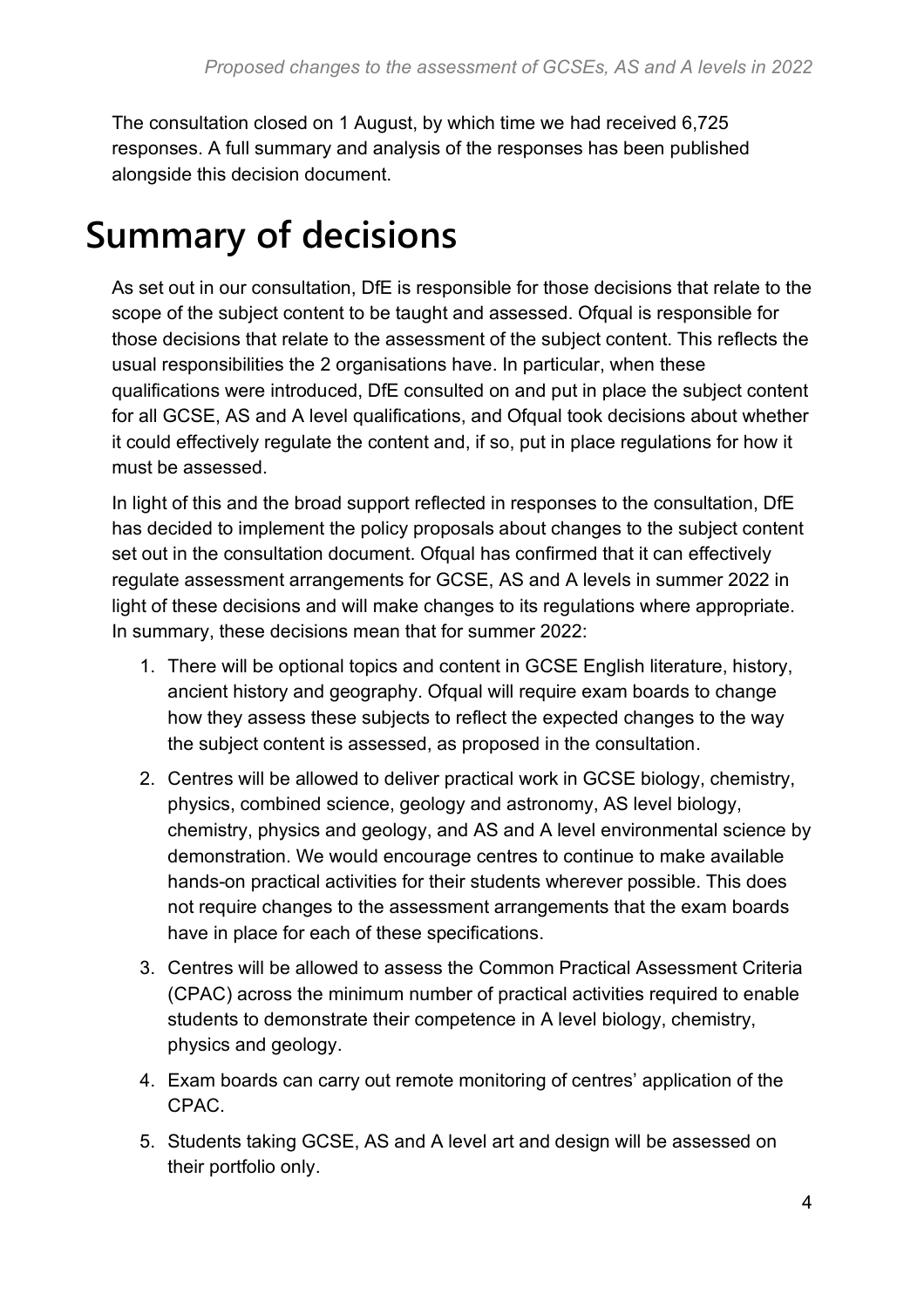- 6. Exam boards will provide advance information about the focus of the content of the exams for all GCSE, AS and A level subjects (except GCSE English literature, history, ancient history and geography) for the summer 2022 exams. The advance information will meet the principles set out in the consultation document.
- 7. The policy intention of providing advance information is that it will support students' revision. Therefore, the DfE has confirmed that advance information will be provided by 7 February 2022 at the latest. This will enable teachers to plan to adapt their teaching in the second half of the spring term if necessary. DfE has also decided to retain the flexibility for advance information to be deployed at other points ahead of 7 February 2022 if circumstances require. At least a week's notice will be given if it is decided that advance information will be released earlier than 7 February 2022.
- 8. Students will be given a formulae sheet for GCSE mathematics in summer 2022. Exam boards will provide copies of the formulae sheet for use in teaching and to ensure that students are familiar with it prior to the exams. Clean copies of the formulae sheet will be provided in the exams.
- 9. Students will be given a revised equation sheet for GCSE physics and combined science in summer 2022, covering all the equations required in the subject content. Exam boards will provide copies of the equation sheet for use in teaching and to ensure that students are familiar with it prior to the exams. Clean copies of the equation sheet will be provided in the exams.

These adjustments, along with the changes to non-exam assessment and fieldwork announced in June, are designed to mitigate the impacts of the disruption that students have faced during the pandemic without undermining the value of their qualifications and their ability to progress successfully to further study. In addition, Ofqual is considering how best to grade qualifications next summer in a way that is as fair as possible to next year's cohort of students and also those who took exams in previous years or will take them in the future. We believe that, taken together, this package of measures will support teachers and students and enable exams to go ahead next year. These changes will apply to exams in 2022 and it is the intention that exams will go ahead as normal in 2023.

Advance information will also be provided for the November 2022 series of exams in GCSE English language and mathematics. This will be different advance information to the summer series, and will be released in July 2022, unless further disruption justifies earlier release. For the GCSE mathematics exams in November 2022 the same formulae sheets will be provided as for summer series exams.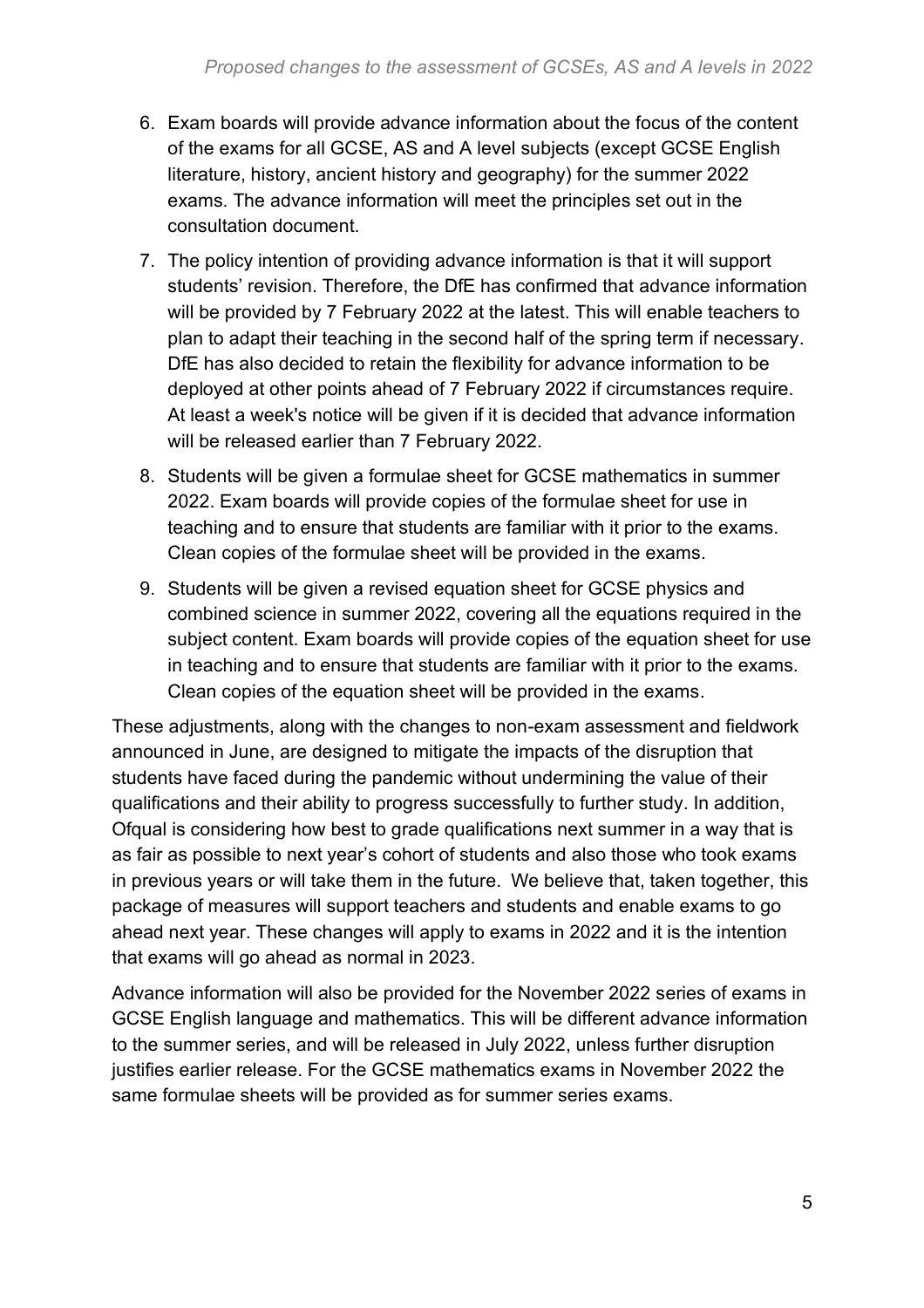## <span id="page-5-0"></span>**Details**

#### <span id="page-5-1"></span>Changes to exam and assessment requirements

### Changes to the arrangements for the assessment of GCSE English literature, history, ancient history and geography

We invited views in the consultation on the government's proposals that centres should have some choice of topics beyond a common core identified in each specification on which their students would answer questions for GCSE English literature, history and ancient history exams.

There was a high level of support for these proposals with disagreement from only 2% of respondents in English literature, 3% in history and 3% in ancient history. Respondents who agreed with the proposals said that they would help students to overcome disruption to their education due to the pandemic.

In addition, we invited views on the government's proposal that exam boards should provide a degree of content optionality in GCSE geography.

There was a high level of support for this proposal (83%). Although there was strong support for this proposal, some respondents were concerned that the order in which content was taught varied across schools and colleges and so introducing this change would disadvantage students who have already been taught all of the content that it was proposed should become optional. Whilst we recognise that the impact of this change will not be the same across centres, we note the strong support overall for the proposal and believe that there will be benefit for all students, who will be required to revise and answer questions on less of the curriculum content than in a normal year. We also note that it is in students' best interests for the full curriculum to be covered wherever possible.

**DfE has decided as a matter of policy that students should not be assessed on all topics and content in GCSE English literature, history, ancient history and geography, in line with the proposals. Ofqual has confirmed that it is able to regulate these changes to the assessment arrangements as detailed for each specification in the consultation document. Ofqual will change the Conditions and Requirements accordingly to require exam boards to set an assessment which allows different routes through.**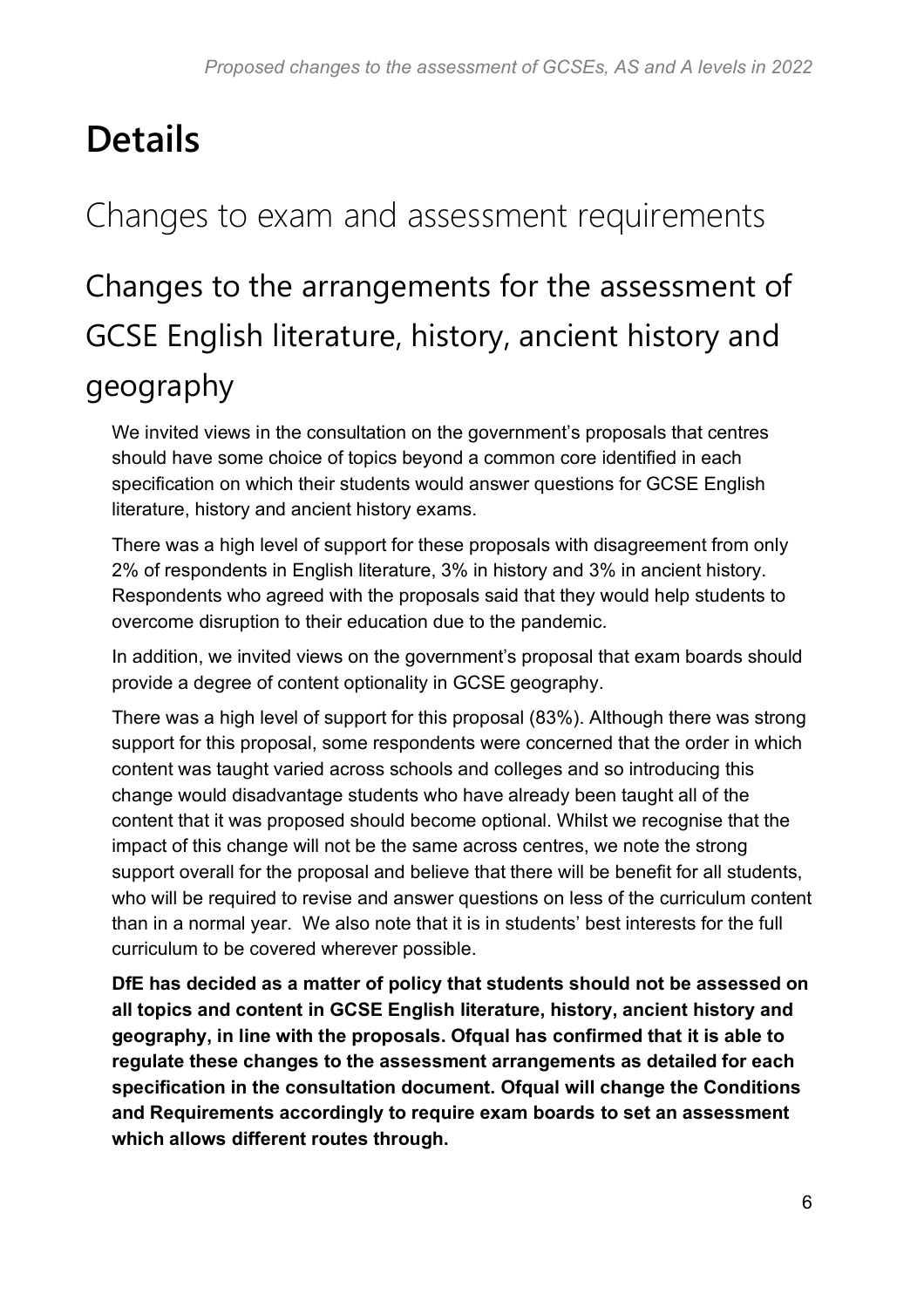#### Practical science work

We invited views in the consultation that for GCSE biology, chemistry, physics, combined science, geology, astronomy, AS biology, chemistry, physics and geology, and AS and A level environmental science teachers should be able to deliver practical science work by demonstration during the academic year 2021 to 2022 (although of course they could also require students to complete all or some of the practical work themselves).

Many respondents supported this proposal (74%). While the proposal was supported for logistical reasons, some concern was expressed about the importance of students having hands-on experience of practical work for progression on to future study and to help them to answer the questions in the exams that assess practical skills. It is important to note that this proposal does not prevent centres from making hands-on practical activities available to their students wherever possible and we would encourage them to do so. There was also some concern that this proposal would not actually save a significant amount of teaching time and that covering the required content in these subjects was a more pressing issue.

We also invited views on a proposal to allow centres to assess the Common Practical Assessment Criteria (CPAC) in A level biology, chemistry, physics and geology across the minimum number of practical activities required for students to demonstrate their competence rather than students being required to complete at least 12 practical activities as required by the DfE subject content.

There was strong support for this proposal (73%) and only 10% of respondents disagreed. Respondents commented that it was a sensible response to public health concerns and potential impediments to access to specialist teaching rooms. However, respondents also said that a reduction in the number of practical activities needed to show competence for the Practical Endorsement might lead to students being less prepared to progress onto science courses in higher education. Again, it is important to note that this proposal does not prevent centres from making handson practical activities available to their students and we would encourage them to do so wherever possible.

We also invited views on a proposal to allow exam boards to monitor centres' application of the CPAC remotely.

Sixty-eight per cent of respondents supported this proposal, with many comments reflecting favourable views on remote monitoring but some saying it had been stressful and difficult when allowed in academic year 2020 to 2021.

**DfE has decided as a matter of policy to permit the delivery of GCSE biology, chemistry, physics, combined science, geology, astronomy, AS biology, chemistry, physics and geology, and AS and A level environmental science**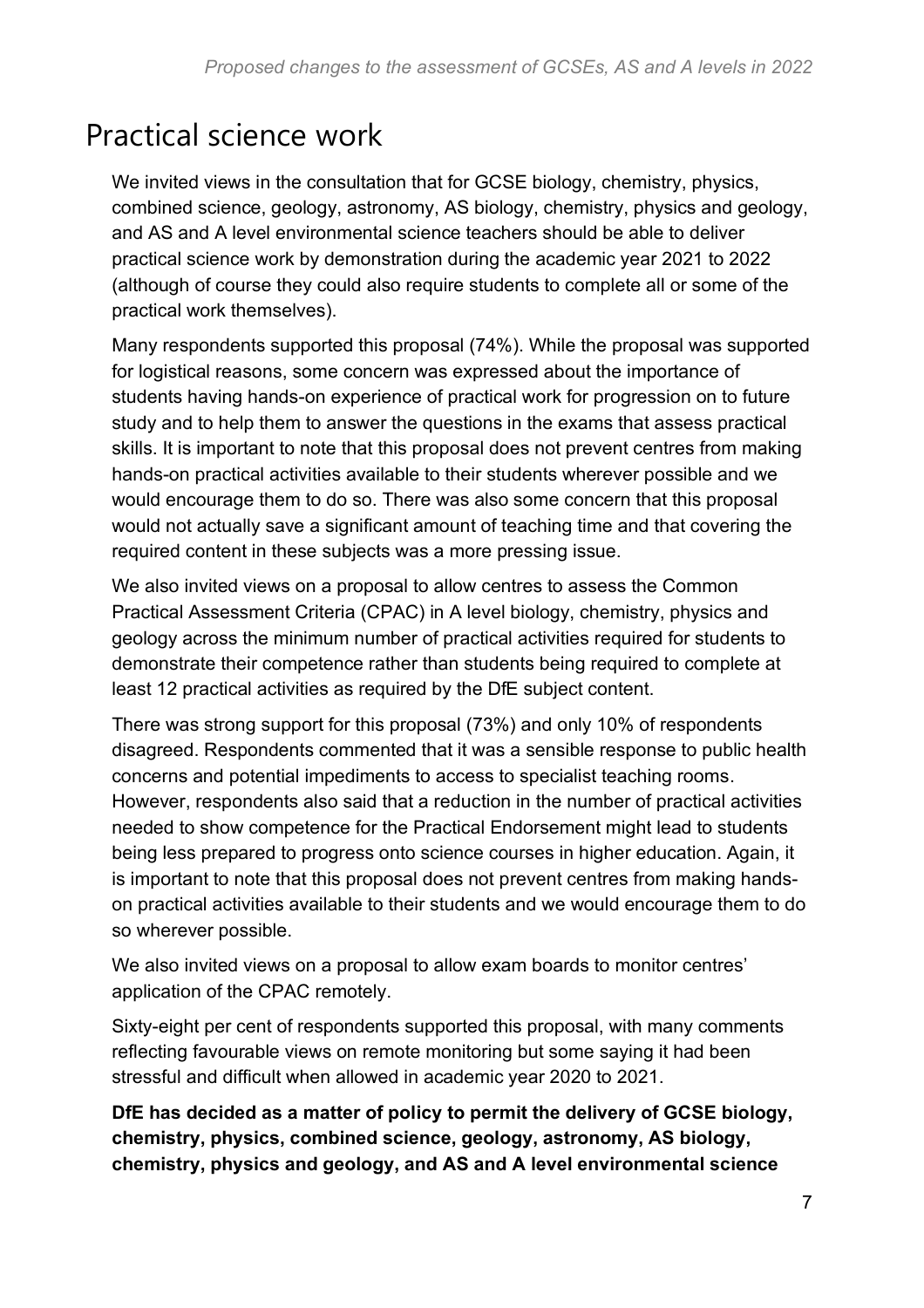**practical science work by demonstration, in line with the proposals. DfE has also decided as a matter of policy to permit the assessment of the Common Practical Assessment Criteria (CPAC) in A level biology, chemistry, physics and geology across the minimum number of practical activities required for students to demonstrate their competence. Ofqual has confirmed that it is able to regulate these changes to the assessment arrangements. In addition, Ofqual will change the Conditions and Requirements to allow remote monitoring of centres' application of the CPAC.**

#### Art and design qualifications

We invited views in the consultation on a proposal to allow the exam boards to remove (where applicable) the exam board set task in GCSE, AS and A level art and design.

Sixty-eight per cent of respondents supported this proposal. Comments included that assessment solely based on students' portfolio is fair considering the problems that some teachers and students have had accessing specialist rooms and equipment and may continue to have in the academic year 2021 to 2022.

**DfE has decided as a matter of policy that students should not be assessed through an exam board set task, as in a normal year, because the problems with accessing specialist rooms and equipment arising from the pandemic might continue into the 2021 to 2022 academic year. Ofqual has decided that GCSE, AS and A level art and design qualifications can validly be awarded in 2022 on the basis of a student's portfolio only. Ofqual has decided to change the Conditions and Requirements so that exam boards are required to award these qualifications on the basis of a portfolio only.**

### <span id="page-7-0"></span>Advance information

We invited views on the proposal that the exam boards should provide advance information about the focus of the content of the exams in the majority of subjects at GCSE, AS and A level for the 2022 exams. We also invited views on the proposal that if there was to be some choice of topics or content in GCSE English literature, history, ancient history and geography, the exam boards should not provide advance information about the focus of the content of the exams.

There was a high level of support for the proposal to provide advance information (90%). The proposal not to provide advance information where a choice of topic or content was being provided was broadly supported (English literature - 56%, history – 51%, ancient history – 45% and geography – 49%) with 20-26% of respondents disagreeing across these subjects. It should be noted that for all these subjects,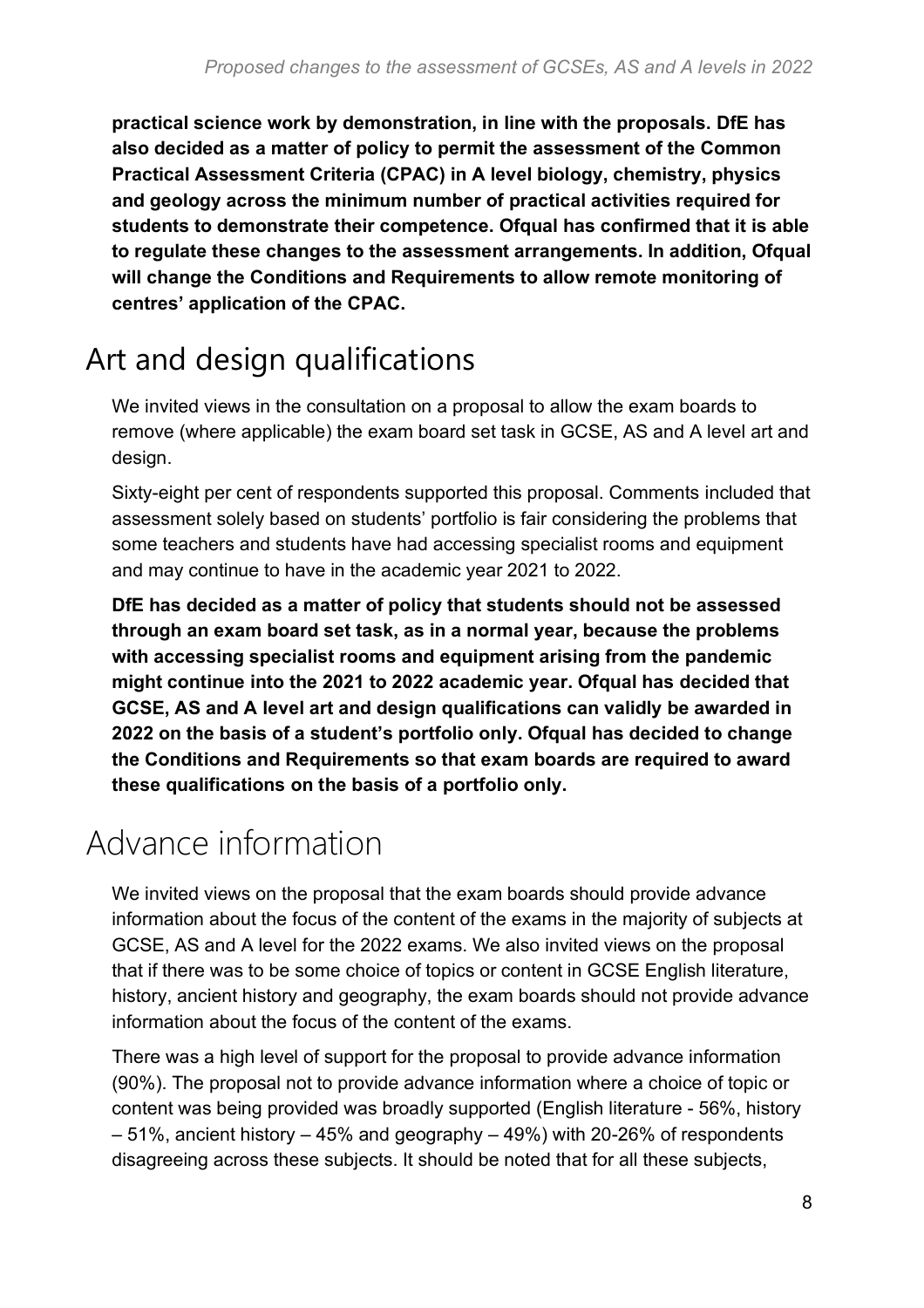there was a high proportion of respondents who answered "neither agree nor disagree" - English literature - 19%, history – 25%, ancient history – 35% and geography – 25%.

Some respondents said that advance information should be provided in all subjects, including those where choice of topic or content may be introduced. Some respondents emphasised their view that additional support was particularly important in these subjects due to the content-heavy nature of the courses. We believe the rationale for not overlapping these adaptations remains strong, as this would disproportionately advantage students in these subjects compared to students taking subjects with only one adaptation.

We asked respondents to indicate any subjects for which advance information about the focus of the content of exams should not be given to students. At GCSE, AS and A level, mathematics was the most often referenced subject, with English language the second most referenced at GCSE and dance the second most referenced at AS or A level. Respondents frequently justified these choices on the basis that all of the content should remain the focus of study and assessment to enable successful progression onto further study. As GCSE, AS and A level art and design qualifications do not have assessment by exams, advance information is not needed.

**DfE has decided as a matter of policy that advance information about the focus of the content of exams should be provided for all subjects at GCSE, AS and A level except GCSE English literature, history, ancient history and geography and GCSE, AS and A level art and design. Ofqual will change the Conditions and Requirements to allow the changes to the assessment arrangements.**

The consultation document set out the government's intention that advance information is issued in the spring term to help students to focus their revision time. Should the impact of the pandemic worsen, it would be possible for the exam boards to issue advance information earlier in the academic year to help teachers focus their remaining teaching time. We therefore invited views on the proposal that there would be flexibility in the timing of the release of advance information in order to respond to the impact on education of any potential worsening of the pandemic.

82% of respondents supported the proposal to take a flexible approach to the timing of the release of advance information.

Whilst some respondents agreed with a flexible approach to the timing of the release, they nonetheless urged that advance information be released as soon as possible to help teachers to focus on the delivery of the required material for the exams. Were we to do so, all flexibility would be lost. Some respondents said that flexibility manifested itself as uncertainty and that this was stressful for teachers and students so it would be better to have published dates of when the advance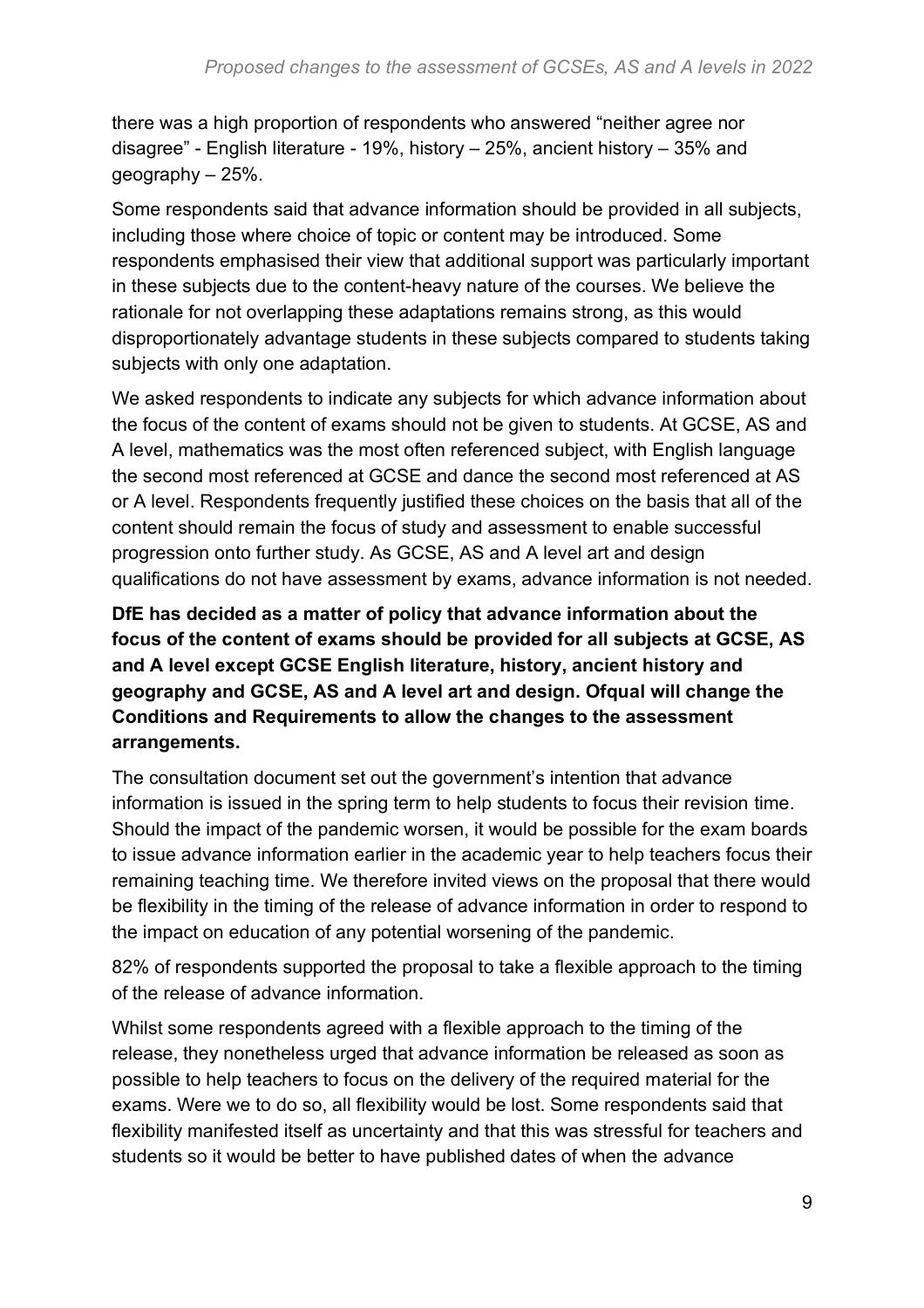information will be released and when the policy will be reviewed. This has been taken on board in reaching our decisions in the context of the policy intention that the advance information should support students' revision.

Exam boards will provide centres with guidance about the approaches they will adopt when providing advance information. The advance information will meet the principles set out in the consultation document.

**DfE has confirmed that the policy intention of the advance information is to support students' revision rather than a reduction in subject content. Its policy is that it should be released by 7 February 2022 at the latest.** 

**DfE has also decided to retain the flexibility to deploy advance information at other points ahead of 7 February 2022 if circumstances require. At least a week's notice will be given if it is decided that advance information will be released earlier than 7 February 2022.**

### <span id="page-9-0"></span>Support materials

We invited views in the consultation on the proposal that GCSE mathematics students should be provided with a formulae sheet and that GCSE physics and combined science students should be provided with a revised equation sheet covering all the formulae and equations required in the Subject Content.

There was strong support for both proposals (81% in each case). Respondents commented that this would allow students to focus on understanding and application of the information rather than memorisation.

**DfE has decided as a matter of policy, and in view of the disruption caused by the pandemic, that it is not necessary for students to memorise formulae for GCSE maths and equations for GCSE physics and combined science, as they must in a normal year. In light of that policy decision, Ofqual has decided to amend the Conditions and Requirements to require exam boards to provide a formulae sheet in the exams for GCSE mathematics and a revised equation sheet in the exams for GCSE physics and combined science. Exam boards will provide copies of the formulae and equation sheets for use in teaching and to ensure that students are familiar with them prior to the exams. Clean copies of the formulae and equation sheets will be provided in the exams.**

#### <span id="page-9-1"></span>November 2022 exam series

Although it was not raised explicitly in the consultation document, stakeholders have also raised the question of whether the adaptations that apply to the summer 2022 exam series will also apply to the November 2022 series for English language and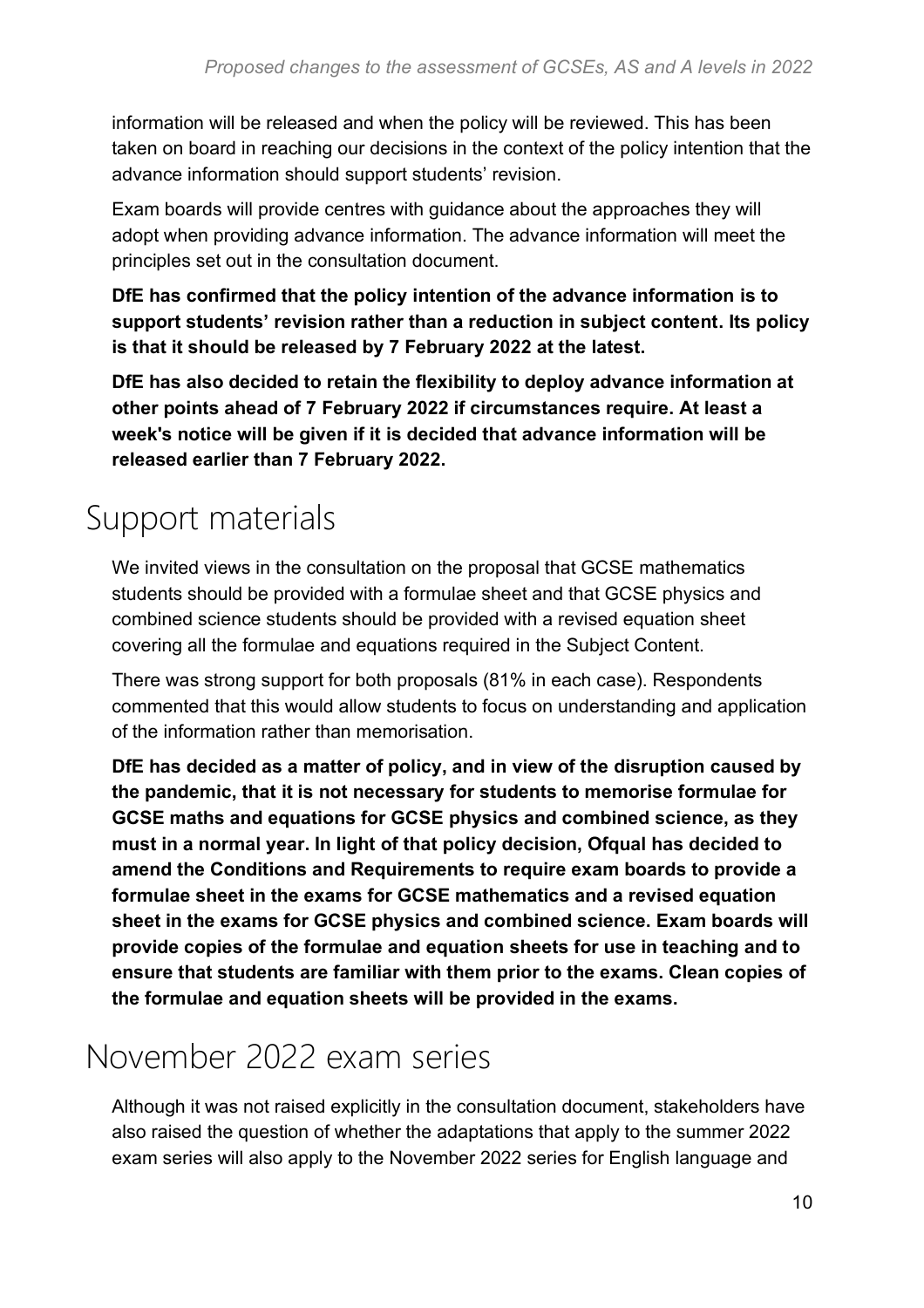mathematics GCSE. We have considered this and believe that it would be fair to provide equivalent adaptations for students sitting exams in the November series. Many of these students will be the same cohort who sat the summer 2022 exams and so will have experienced the same level of disruption to their education. We believe it is right in these circumstances to treat the November series as though it was an extension of the summer series.

Students frequently move institution between the summer and November exam series and in many cases they are therefore entered for November exams with a different exam board to the one with which they sat their summer exam. In order to be fair to all students, and also to avoid November exams being too predictable, we believe it is appropriate that the advance information provided for November exams should be different to that provided for the summer exams.

**DfE has decided as a matter of policy that advance information will be provided for the November 2022 series of exams in GCSE English language and mathematics. This will be different advance information to the summer series, and will be released in July 2022, unless further disruption justifies earlier release. DfE has also decided as a matter of policy that for the GCSE mathematics exams in November 2022 the same formulae sheets will be provided as for summer series exams. Ofqual will change the Conditions and Requirements to allow the changes to the assessment arrangements.**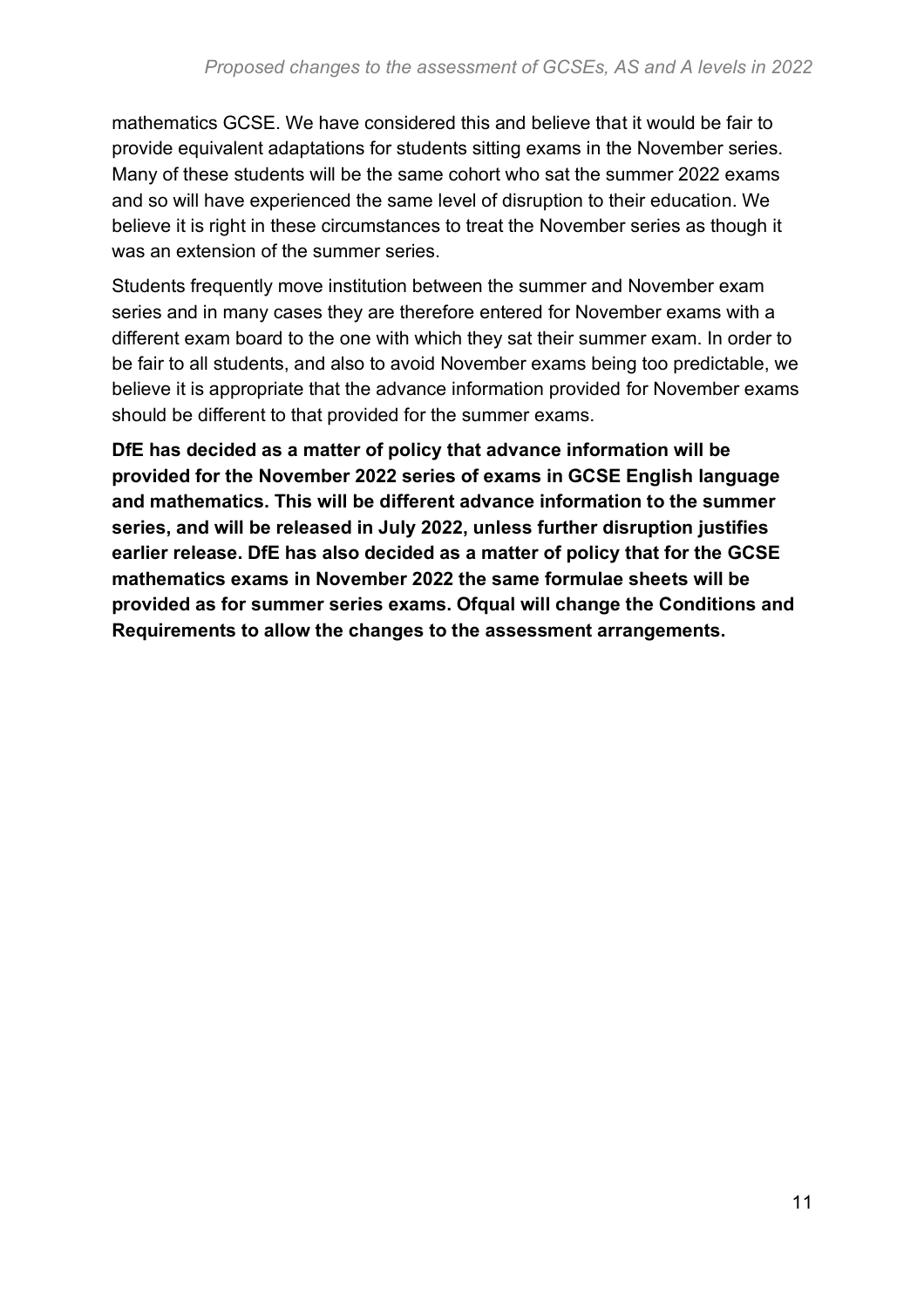### <span id="page-11-0"></span>**Equality Impact Assessment**

We assessed the potential impact of the proposals on students who share different protected characteristics before we consulted. We set this out in the Equality Impact Assessment included in the consultation document and invited views on this. In proposing changes to the exams and assessments for 2022, we have sought to guard against proposing changes that would further advantage students whose education has been less disrupted than that of others. However, changes to exams and other assessments cannot address the differential impact on students of the disruption as any changes must apply equally to all students taking the assessment.

The vast majority of respondents believed that there were no impacts beyond those we identified in the consultation. Only 18% of respondents chose to comment further on any other potential equality impacts. The most common responses focused on the negative impact of COVID-19 on students' mental health or wellbeing. Other concerns were raised which were not related to the proposals in the consultation, for example, that teacher assessment should be used in 2022.

It should be noted that the exam boards and centres will, as normal, be required to meet the obligations of the Equality Act 2010 to provide reasonable adjustments for disabled students.

While we understand the range of concerns raised, if there are to continue to be national qualifications assessed to a common standard, it has not been possible to identify mitigations within the qualifications that would reduce the disadvantage caused to particular groups by the coronavirus (COVID-19) pandemic. The government has put in place a comprehensive education recovery package which allows school and college leaders the flexibility to support those students most in need, including the most disadvantaged.

### <span id="page-11-1"></span>**Regulatory Impact Assessment**

We sought views in the consultation on our initial regulatory impact assessment. Only 12% of respondents chose to comment further on any other potential regulatory impacts. Again, we received a rich range of responses that are summarised in the analysis document. The most common responses covered issues that were out of scope for this consultation, for example, whether there has been full consideration of the cost burden on teachers in terms of workload and stress if teacher assessed grades are used in 2022. However, the cost to schools of extra resources such as formulae sheets was raised. These will be provided by the exam boards at no cost to centres.